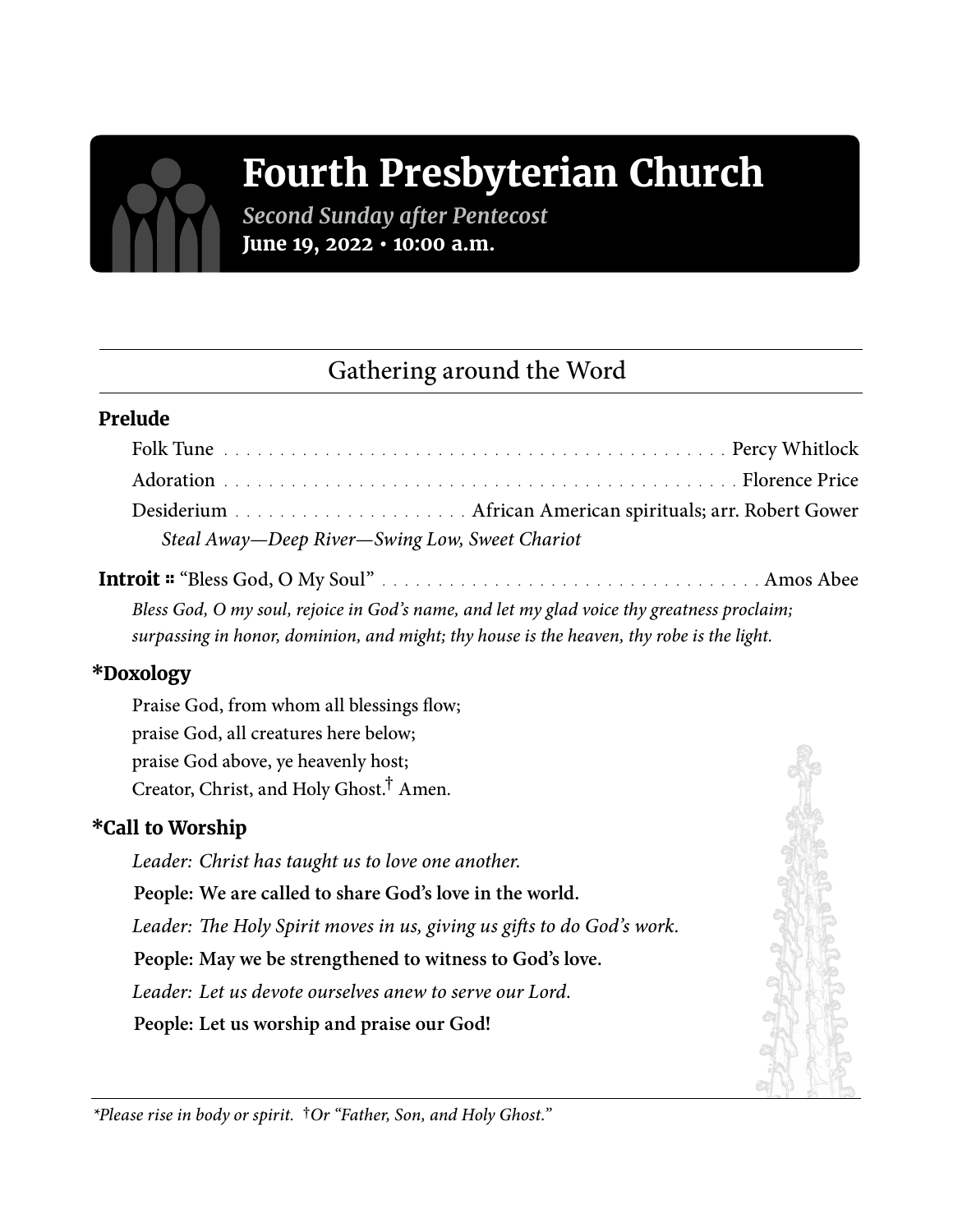|  |  |  |  | "There's a Sweet, Sweet Spirit" |
|--|--|--|--|---------------------------------|
|--|--|--|--|---------------------------------|

There's a sweet, sweet Spirit in this place, and I know that it's the Spirit of the Lord; there are sweet expressions on each face, and I know they feel the presence of the Lord.

#### *Refrain:*

Sweet Holy Spirit, sweet heavenly Dove, stay right here with us, filling us with your love; and for these blessings we lift our hearts in praise; without a doubt we'll know that we have been revived when we shall leave this place.

There are blessings you cannot receive till you know him in his fullness and believe; you're the one to profit when you say, "I am going to walk with Jesus all the way." *(Refrain)*

#### **Prayer of Confession** *(unison)*

**We believe in one holy, universal Christian church, the communion of saints called from the entire human family, yet we live as a people separated or divided. We believe that this unity can be established only in freedom and not under constraint, yet we have not worked to ensure true freedom for all. We believe we are called to know and bear one another's burdens, yet we acknowledge we do not always love our neighbors as ourselves. We believe God has been revealed as the one who wishes to bring about justice and true peace among people, yet our lives often do not proclaim that truth. Forgive us, O Lord. Give us the vision and the courage to follow your way in all that we are and do. Amen.**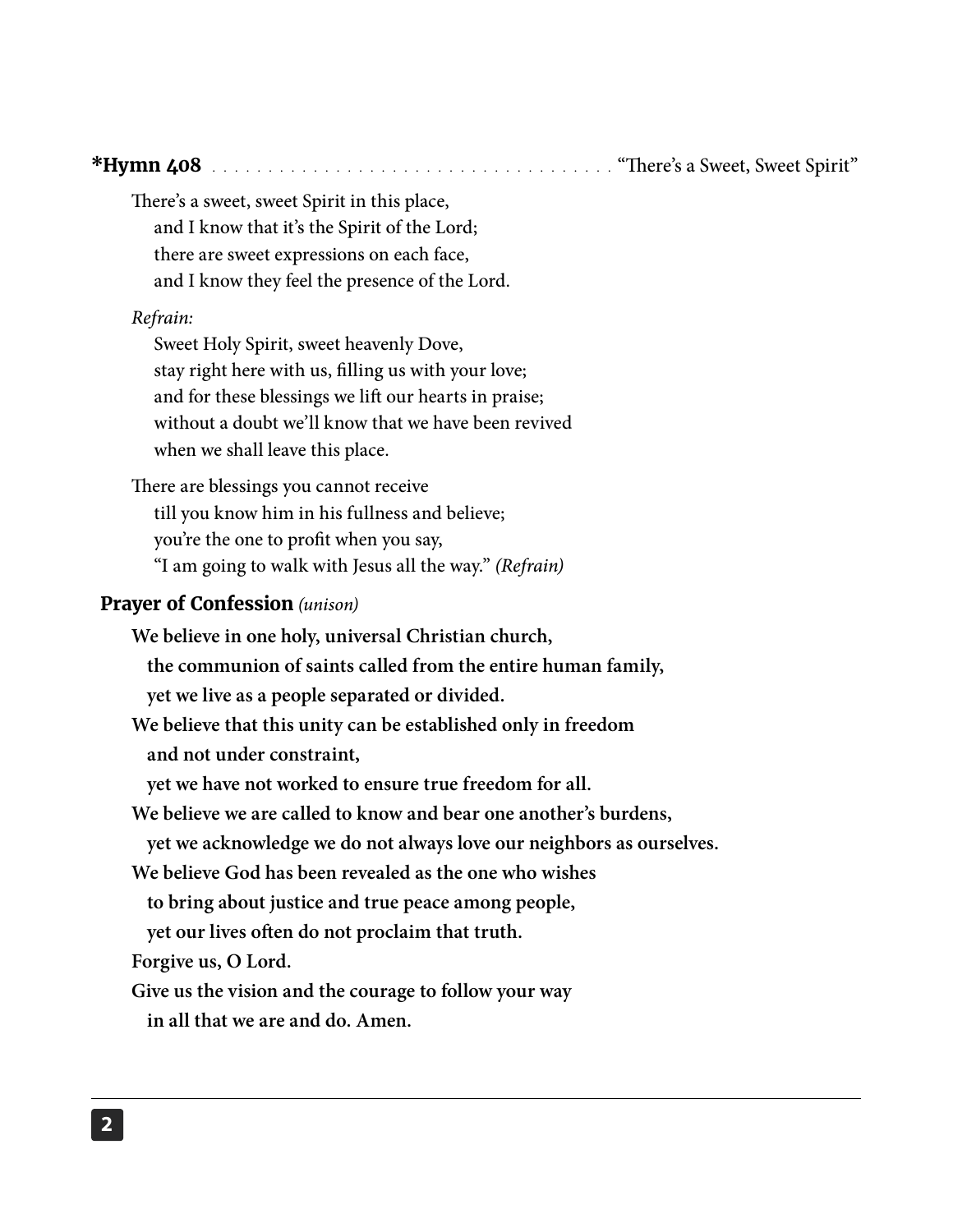## **Declaration of Pardon**

Leader: *Friends, believe the good news:*  **All: In Jesus Christ, we are forgiven.**

## **Welcome and Announcements**

## **Minute for Mission**

**Anthem** :: "There Is a Balm in Gilead" African American spiritual; arr. Larry L. Fleming

*There is a balm in Gilead to make the wounded whole; there is a balm in Gilead to heal the sin-sick soul. Sometimes I feel discouraged and think my work's in vain, but then the Holy Spirit revives my soul again. There is a balm in Gilead to heal the-sin sick soul. There is a balm in Gilead to make the wounded whole; there is a balm in Gilead to heal the sin-sick soul. If you cannot sing like angels, if you cannot preach like Paul, you can tell the love of Jesus, and say, "He died for all!" There is a balm in Gilead to heal the sin-sick soul.* 

## Listening for the Word

### **Prayer for Illumination**

| *Gloria Patri                                                                                                                                                           |
|-------------------------------------------------------------------------------------------------------------------------------------------------------------------------|
| Glory be to the Father, and to the Son, and to the Holy Ghost: <sup>†</sup><br>as it was in the beginning, is now, and ever shall be,<br>world without end. Amen. Amen. |
|                                                                                                                                                                         |
|                                                                                                                                                                         |

**<sup>3</sup>** †*Or "to the Creator, and to the Christ, and to the Holy Ghost."*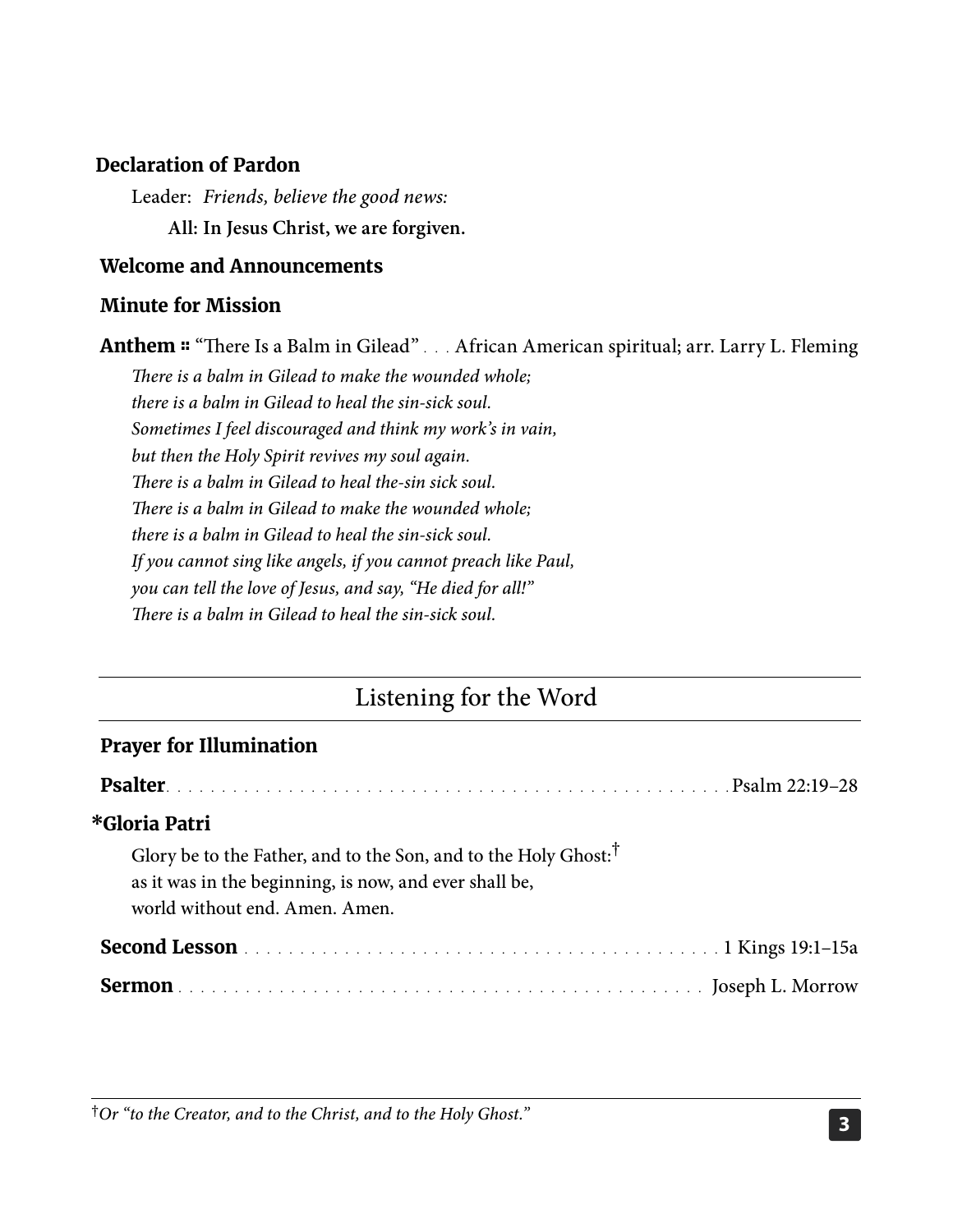## Responding to the Word

| *Hymn 339 December 239 Array Studies Array March 2014 Merry Voice and Sing"                  |
|----------------------------------------------------------------------------------------------|
| Lift every voice and sing till earth and heaven ring,<br>ring with the harmonies of liberty. |
| Let our rejoicing rise high as the listening skies;                                          |
| let it resound loud as the rolling sea.                                                      |
| Sing a song full of the faith that the dark past has taught us;                              |
| sing a song full of the hope that the present has brought us.                                |
| Facing the rising sun of our new day begun,                                                  |
| let us march on, till victory is won.                                                        |
| Stony the road we trod, bitter the chastening rod,                                           |
| felt in the days when hope unborn had died.                                                  |
| Yet, with a steady beat, have not our weary feet                                             |
| come to the place for which our parents sighed?                                              |
| We have come over a way that with tears has been watered;                                    |
| we have come, treading our path through the blood of the slaughtered,                        |
| out from the gloomy past, till now we stand at last                                          |
| where the white gleam of our bright star is cast.                                            |
| God of our weary years, God of our silent tears,                                             |
| thou who hast brought us thus far on the way;                                                |
| thou who hast by thy might led us into the light,                                            |
| keep us forever in the path, we pray.                                                        |
| Lest our feet stray from the places, our God, where we met thee;                             |
| lest, our hearts drunk with the wine of the world, we forget thee;                           |
| shadowed beneath thy hand may we forever stand,                                              |
| true to our God, true to our native land.                                                    |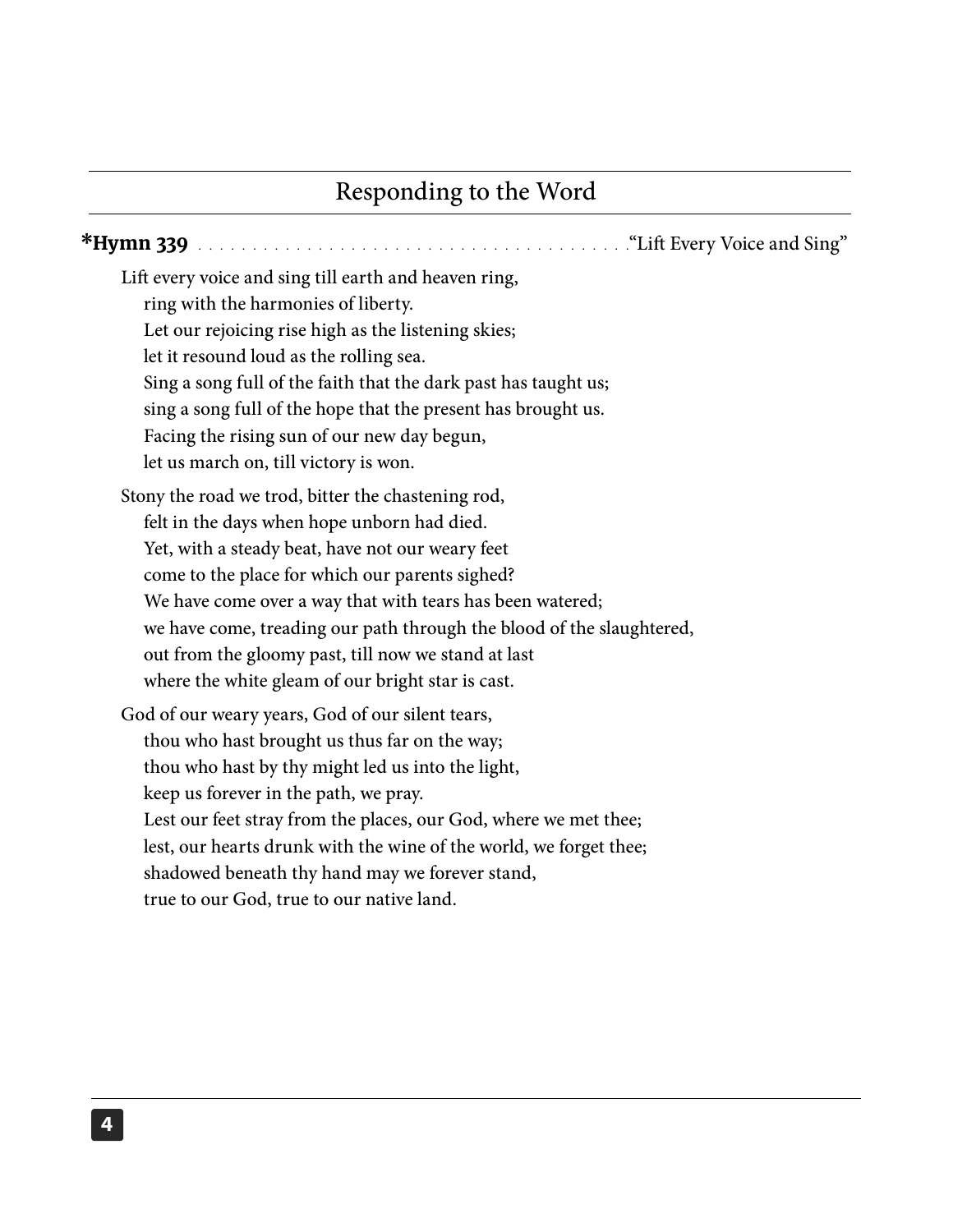| We believe in the triune God who gathers, protects, and cares for the church.     |
|-----------------------------------------------------------------------------------|
| We believe that God has revealed God's self                                       |
| as the one who wishes to bring about justice and true peace among people;         |
| that God is in a special way the God of the destitute, the poor, and the wronged. |
| We believe that the church must therefore                                         |
| stand by people in any form of suffering and need                                 |
| so that justice may roll down like waters,                                        |
| and righteousness like an ever-flowing stream.                                    |
| Therefore we reject any ideology which would legitimate forms of injustice.       |
| Jesus is Lord.                                                                    |
| To the one and only God, Creator, Christ and Holy Spirit,                         |
| be the honor and the glory forever and ever.                                      |
| <b>Prayers of the People</b>                                                      |
| <b>The Lord's Prayer</b> (unison)                                                 |

**Our Father who art in heaven, hallowed be thy name.** 

**Thy kingdom come, thy will be done, on earth as it is in heaven.** 

**Give us this day our daily bread; and forgive us our debts, as we forgive our debtors; and lead us not into temptation, but deliver us from evil.** 

**For thine is the kingdom and the power and the glory forever. Amen.** 

## **Call to Offering**

## **Offertory Anthem**

"The Little Light of Mine" . . . . . . . . . . . . .African American spiritual; arr. John Leavitt *This little light of mine, I'm gonna let it shine; all the time, let it shine, hallelujah! Everywhere I go, I'm gonna let it shine, O children, everywhere I go, I'm gonna let it shine, hallelujah!*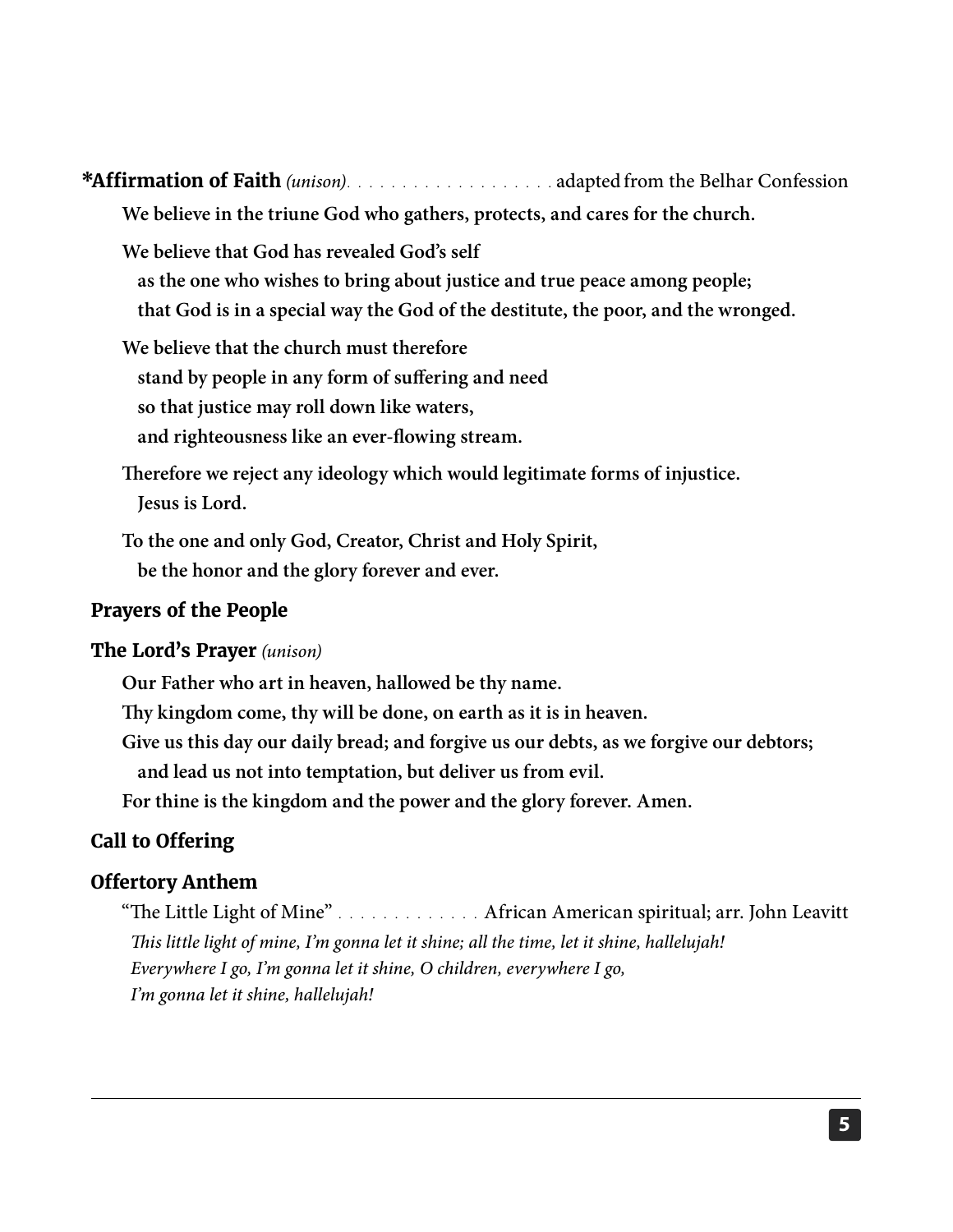|--|--|

For the life that you have given, for the love in Christ made known, with these fruits of time and labor, with these gifts that are your own: here we offer, Lord, our praises; heart and mind and strength we bring; give us grace to love and serve you, living what we pray and sing.

#### **\*Prayer of Dedication** *(unison)*

**Holy God, everything we have is yours.** 

**Bless now these offerings, and use them for your life-giving work** 

**through the worship and work of your church, both here and everywhere.** 

**Through Christ, who gives us all we need. Amen.** 

## Bearing the Word into the World

\*Hymn 546 **Allows** 2008 2010 West Manusband Corporation 2010 With Your Blessing"

Lord, dismiss us with your blessing; fill our hearts with joy and peace; let us each, your love possessing, triumph in redeeming grace. O refresh us, refresh us, traveling through this wilderness.

Thanks we give and adoration for your gospel's joyful sound; may the fruits of your salvation in our hearts and lives abound. Ever faithful, ever faithful to your truth may we be found.

Savior, when your love shall call us, from our struggling pilgrim way, let no fear of death appall us, glad your summons to obey. May we ever, may we ever reign with you in endless day.

### **\*Charge and Benediction**

 **Postlude** :: Fanfare on "Rejoice! The Lord Is King" David Willcocks

*We invite you to enjoy the postlude. If you need to leave prior to the end of the postlude, please do so quietly out of respect for those who choose to stay.*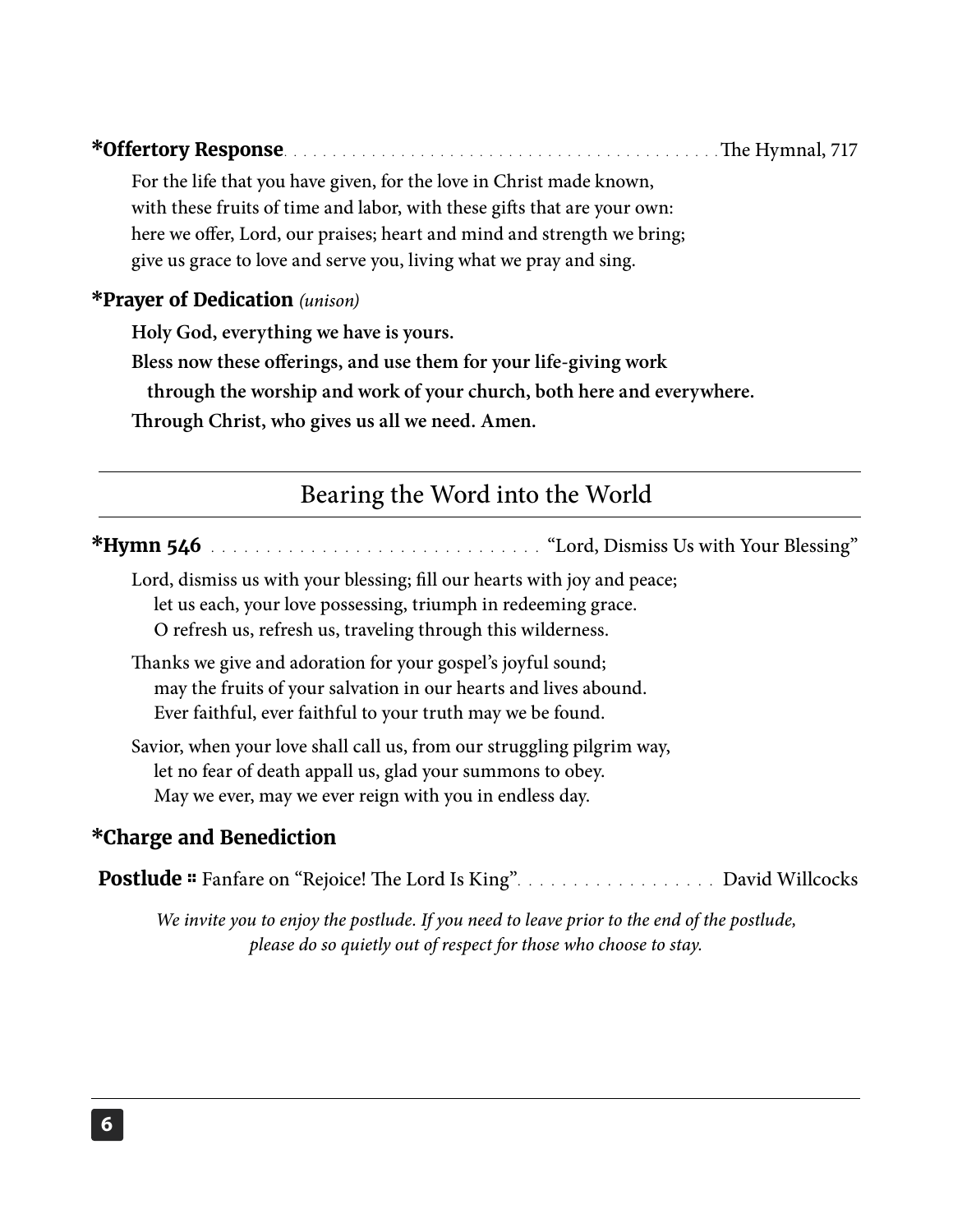## **Juneteenth**

- Fourth Presbyterian Church's Racial Equity Council invites the whole congregation to embrace and join in the commemoration and celebration of Juneteenth. While Juneteenth has only recently become a federal holiday, it has long been widely recognized and celebrated by Black Americans as a special day of independence. To widen and deepen the celebration of this day by all members of Fourth Church, the Racial Equity Council presents this brief history and reflections.
- Though the Civil War ended on April 9, 1865, word of the war ending and the emancipation from slavery spread to different areas at different times. Two months after the war the people of Texas, the most remote state of the former Confederacy, first learned that the enslaved people of Texas were free. Union soldiers traveled to Galveston, Texas, where the pronouncement was publicly read by a Union general on June 19, 1865.
- Celebrations of Juneteenth started in Texas and eventually spread to communities and cities across the country. Texas declared Juneteenth a state holiday starting in 1980, and by 2019, forty-seven states recognized Juneteenth. In addition, on June 15, 2021, the United States Senate unanimously passed a bill declaring Juneteenth as a federal holiday. The House approved the bill by a vote of 415–4, and the President signed the Juneteenth National Independence Day Act into law on June 17, 2021.
- In the immediate post-Civil War era, there was much hope that the formerly enslaved people would finally be able to have peaceful and free lives. Families tried to reunite as newspapers contained many notices looking for family members who had been sold to other enslavers. The granting of land by the federal government promised to provide a means to live, and African American men were given the right to vote. During Reconstruction, 16 African Americans were elected to the U.S. Congress, 600 to state legislatures, and hundreds more to local offices. Many of these leaders had gained their freedom before the Civil War, and many were ministers. However, the land grants were taken back within a year. Many White Southerners who were outraged that former slaves could have the right to vote made every effort to keep the former slaves in conditions similar to slavery, employing falsehoods, discriminatory laws, and violence. African Americans were depicted as little more than savages while Ku Klux Klansmen were depicted as saviors, as famously portrayed in the 1915 film *The Birth of a Nation*. In addition to widespread lynchings, the passage of Black Codes and Jim Crow laws that only applied or were only enforced against Black people had devastating impacts on African Americans. One example was the practice of imprisoning formerly enslaved people for violations of vagrancy laws and using the resulting prison labor for profit.
- As we strive to be an anti-racist church, our observance of Juneteenth comes with the sobering recognition that racism today bears a striking resemblance to the Jim Crow era. Examples of this include voter suppression laws, disproportionate incarceration, the killing of Black people, hate-filled lies, and inflammatory rhetoric. Indeed, White majority institutions of today unfortunately reflect the White supremacy values that have been embedded in our country's history for centuries and passed down through the generations. Anti-racism goes beyond diversity. It examines the structures that comprise our processes and practices to understand their impact on our BIPOC brothers and sisters and works to remove structural obstacles to their full participation in the life of the church.
- Fourth Presbyterian Church is committed to racial equity, the purposeful inclusion of all people, the striving for radical hospitality, and the modeling of anti-racism. Toward this end, a year ago on this date—the inaugural federal holiday of Juneteenth in 2021—the Racial Equity Council presented to the Session a comprehensive audit of all aspects of the church, identifying race-oppressive structures and practices, and recommending more loving, welcoming, and anti-racist alternatives. We are hopeful that the church's racial equity steps forward in the last year can be readily seen and felt, even though the congregation and its membership have a long way to go to become the Beloved Community we all seek to be. We welcome all in our journey forward.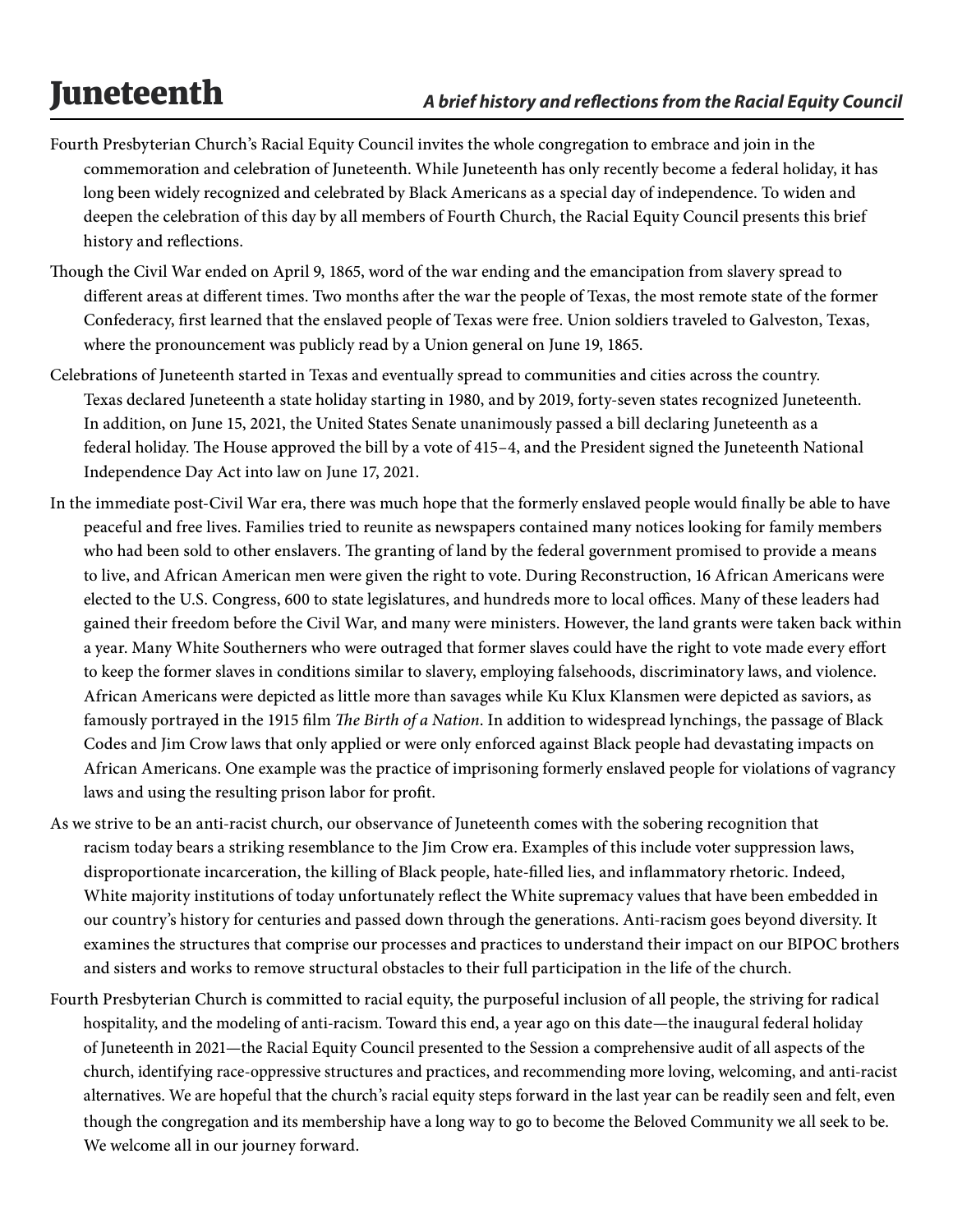

**We are glad to be worshiping with you today** and hope you will explore the many opportunities for learning, serving, and community building at Fourth Church! ✺ Inspired by the radical hospitality of Jesus Christ, we welcome everyone, without exception, into the life of this congregation. <sup>\*\*</sup> We invite you to join us at this intersection of faith and life as we share God's grace with one another and the world through worship and ministries of healing, reconciliation, and justice.



Although wearing a mask is not required at Fourth Church, we as a community have made a commitment to be **a mask-welcoming campus,** encouraging the wearing of masks by anyone who wants or needs to wear one. With the COVID risk level in Chicago at "medium," we are going a step further to **not just encourage but to recommend** *(though not require)* **that individuals wear masks while on campus.** This is consistent with city health officials recommending that—in light of the "medium risk" level—individuals wear masks indoors when they are not certain of the vaccination status of others present. As a mask-welcoming—and now recommending—campus, we also remain committed to **ensuring no one will feel out of place should they choose to wear a mask while at Fourth Church.** ✺ Since some populations are more vulnerable to COVID-19 than others, some programs on our campus choose to require masks.  $*$  Additionally, while we are continuing our practice of not checking vaccination status, **anyone coming on site certifies**  by doing so that (a) they do not currently have COVID-19; (b) they are not experiencing COVID symptoms; (c) they have no reason to quarantine; and (d) they will wear a mask and practice social distancing if they are not vaccinated against COVID-19.✺ In the Sanctuary, the **front section on the pulpit side is for those required to or choosing to practice social distancing, and everyone sitting in that section is required to wear a mask.** The remainder of the Sanctuary is open seating.



**For those who prefer to worship online** or who are unable to join us in person, we livestream our morning service at 10:00 a.m. on our YouTube channel *(www.bit.ly/fpcvideos)*, where the service is also available for viewing afterwards.✺ **Those without Internet access** are invited to listen to the morning service via phone by calling 888.916.9166 at the time of the service.

**Ensure you receive the latest updates** from Fourth Church by adding your email address to our distribution list. Simply sign up at **www.bit.ly/newsfromfpc**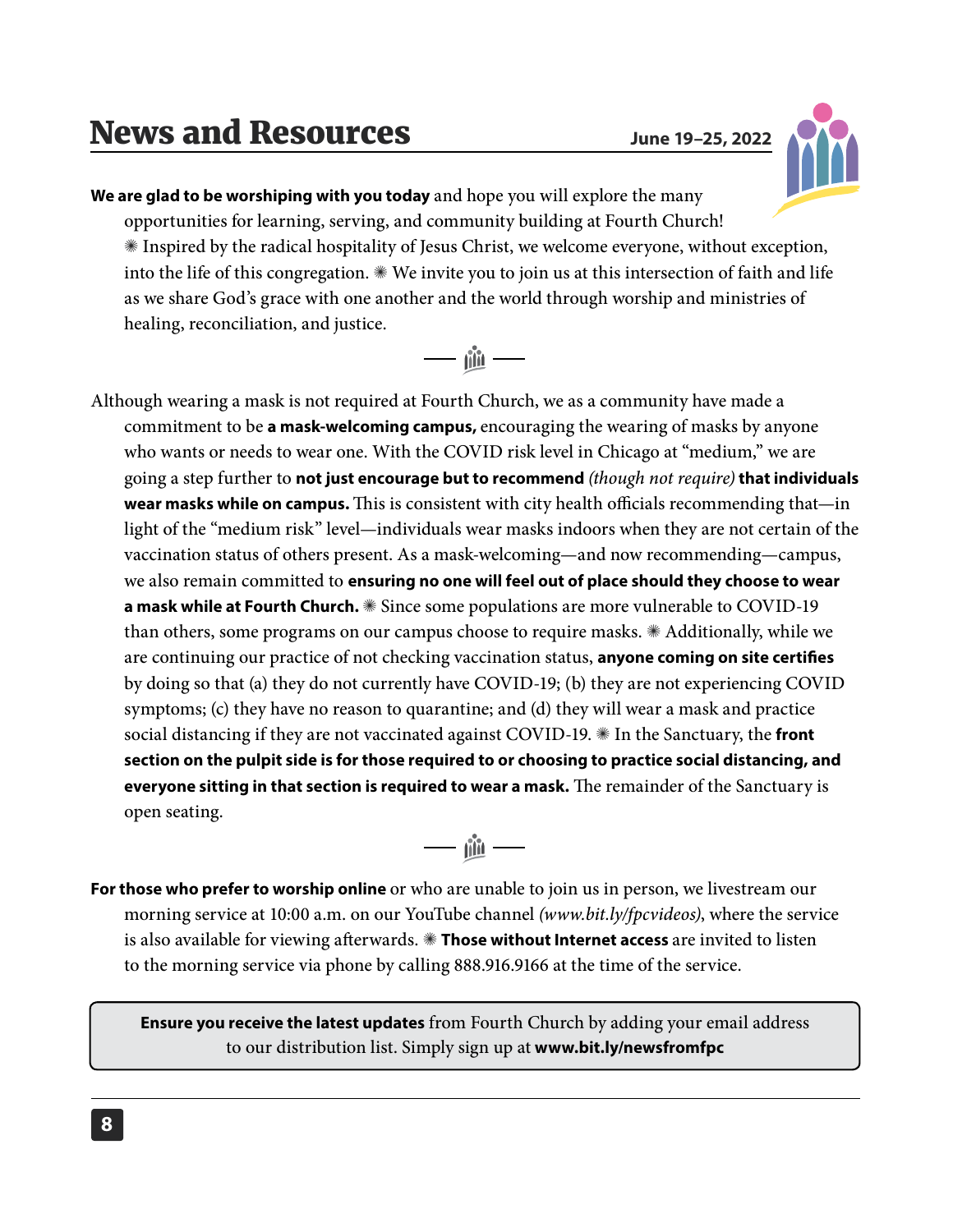If you would like to join us for **in-person worship,** we gather each Sunday at 10:00 a.m. in the Sanctuary and at 4:00 p.m. for our Jazz at Four service in Buchanan Chapel.  $\ast$  On Sundays the **doors open for worship** a half hour prior to the service. For the morning service, access is by the Michigan Avenue doors to the Sanctuary and the Delaware doors to the Gratz Center.For the Jazz at Four service, access is only by the Delaware doors to the Gratz Center.✺ **Sunday parking** is available at 900 N. Michigan *(access from Rush or Walton)* at the rate of \$9 for 6 hours between 7:00 a.m. and 6:00 p.m.*(and \$18 for up to 12 hours)* and at the Hancock garage *(875 N. Michigan, enter from Delaware or Chestnut)* at the rate of \$10 between the hours of 8:00 a.m. and 2:00 p.m. Validation tickets for the garages must be picked up from an usher.✺ **Nursery care** is not available at this time.✺ **Worship can be heard** in the Sanctuary and Chapel through the "T" or "T-coil" setting of hearing aids.✺ Please silence **electronic devices** when in the Sanctuary or Chapel.

 $-\mathbf{m}$ 

Following worship, Deacons are available in Stone Chapel *(through the door to the right of the pulpit)* to pray with **individuals who would like to offer prayers** of praise or concern.✺ We also gather on Wednesdays at 9:30 a.m. for **Morning Prayer via Zoom** and at 10:00 a.m. for **in-person Morning Prayer** in Buchanan Chapel*.* The chapel is open for **opportunity to walk the labyrinth** between 8:30 and 9:30 a.m. on Wednesdays and between 9:00 and 10:00 a.m. on Thursdays. For Zoom details, email Nancy Benson-Nicol *(nbenson-nicol@fourthchurch.org).* ✺ A **Sacred Pause time of meditation** is hosted virtually by our Replogle Center for Counseling and Well-Being on Tuesdays (7:45 a.m.) and Saturdays (8:30 a.m.) at facebook.com/reploglecenterforcounselingandwellbeing ✺ We invite you to use our **daily devotions**, written by members and staff, as a resource for **meditation and reflection**. These devotions are posted at www.fourthchurch.org/devotions; to receive the meditations daily via email, simply subscribe at www.bit.ly/fpcdevotions ✺ Also available for your reflection is our **June "Rhythm and Word" video series** on the **fruit of the Spirit.** These brief worship experiences, which weave together scripture, prayer, and music, are released on our YouTube channel *(www.bit.ly/fpcvideos)* on June Wednesdays at 6:00 p.m. To receive them by email, sign up online at www.bit.ly/rhythmandwordemail ✺ During the week we make the 10:00 a.m. Sunday **service and sermon available via podcast** on iTunes as well as Spotify *(www.bit.ly/FPCpodcast).* ✺ You can also receive the previous Sunday's **sermon text by email** by subscribing at www.bit.ly/fpcsermons



In the pew racks you will find a **Connection Card, which we invite you to fill out** and place in the offering plate. It provides opportunity for you to let us know in what ways you would like to connect with Fourth Church, to update your contact information, and to share prayer concerns.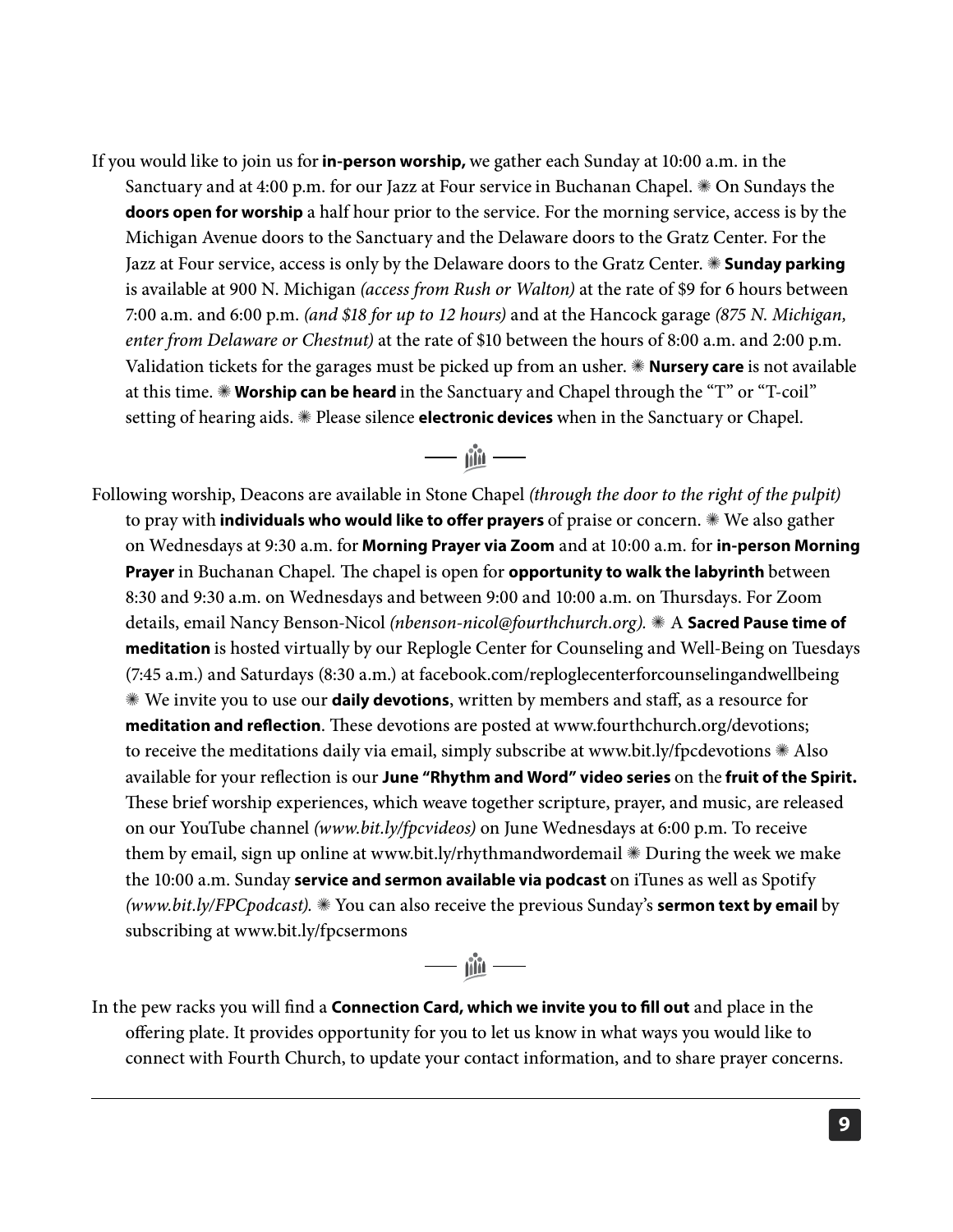Those worshiping with us in person are invited to **greet one another during Coffee Hour in Anderson Hall or the Commons** following worship.✺ **TwentiesThirties** invites young adults to join them for brunch today at Aster Hall; meet up with the group at the church reception desk following worship to walk across the street together to the 900 N. Michigan mall. **\* Knitting and Crocheting** meets via Zoom on Tuesday, June 28 at 4:00 p.m. For Zoom details, email Simon Crow *(scrow@ fourthchurch.org).* ✺ **Women at Fourth** will gather in person on Thursday, June 23 at 5:30 p.m. for **"Paint and Sip,"** a time of fellowship and instruction in creating individual paintings. Register at www.bit.ly/waf62022



To help us continue to **shape meaningful connections for the many who are engaging with us online,** we would appreciate your responses to **a brief survey** at www.bit.ly/fpconline2022



Those **graduating from eighth grade, high school, college, or a graduate or professional program** in 2022 are asked to email their names to Rocky Supinger *(rsupinger@fourthchurch.org)* **no later than today, Sunday, June 19.** Graduate names received by June 19 will appear in the worship bulletin next Sunday, June 26, which is **Baccalaureate Sunday** at Fourth Church.✺ Fourth Church Day School is currently accepting **applications for fall enrollment** in our half-day **preschool programs.**  For more information and an application, please contact Director Kathy Hager (312.640.2579).

 $-\mathbf{m}$ 

Next Sunday, June 26 a contingent from Fourth Church will be **marching with the Chicago Coalition of Welcoming Churches in the Chicago Pride Parade.** For more information or to sign up to take part, contact Simon Crow *(scrow@fourthchurch.org).*

 $-\mathbf{m}$ 

The Sunday morning class exploring **Barbara Brown Taylor's book** *The Luminous Web*—which looks at the dialogue between science and faith—concludes today at 11:15 a.m. in person and via Zoom. For Zoom details, register at www.bit.ly/luminousweb22 ✺ **Men's Bible Study** meets online on Tuesdays at 7:30 a.m.**Women's Bible Study**—which offers two Zoom gathering times (12:00 and 6:30 p.m.) on the second and fourth Wednesdays of the month—meets this Wednesday, June 22 for a discussion about **practicing spiritual disciplines.** For Zoom details about the Bible studies, email Simon Crow *(scrow@fourthchurch.org).*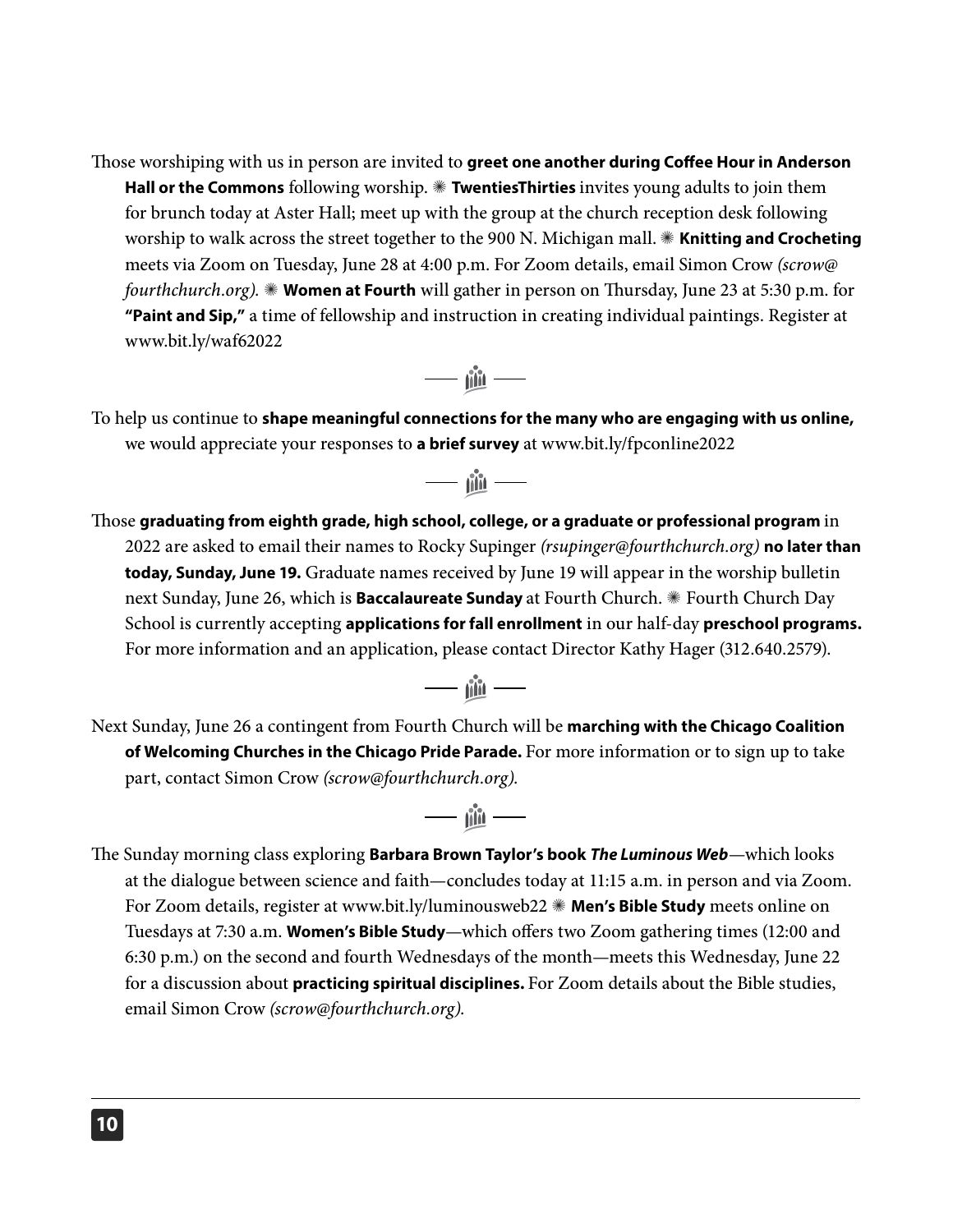Women at Fourth is collecting **donations for the annual School Supply Drive.** The school supplies will be given to students connected with Chicago Lights Summer Day and Tutoring, Summer Dance Academy, and the Urban Farm. For details about how to contribute or how to receive a list of items needed, contact Simon Crow *(scrow@fourthchurch.org).* ✺ The World Mission and Social Justice Council of Fourth Church is seeking volunteers to **assist sponsored refugee families**  coming from conflict areas around the world. Also needed will be items to help these families settle into a new home.**Those who are interested in helping** are asked to email refugeeproject@ fourthchurch.org ✺ The **Chicago Lights Social Service Center is in need** of the following items, either new or gently used: adult-sized backpacks; men's jeans and casual pants *(34–42 waist);* men's belts; men's underwear *(L, XL, 2XL);* men's tennis shoes *(sizes 10–14).* Donations can be dropped off at the church reception desk *(enter via the Chestnut Street doors; please note the church office is closed on June 20 in observance of Juneteenth).* For more information, email Lynn Milligan *(lmilligan@chicagolights.org).* ✺ **Fourth Church Meals Ministry is in need** of volunteers to assist in helping our neighbors who are hungry and food insecure. To learn more or explore these volunteer needs, see our Volunteer Ministry platform, VOMO *(www.bit.ly/fpcvolunteers).*



For those facing life's challenges, **Stephen Ministers** provide a listening presence and regular spiritual support. To have a one-time phone conversation with a Stephen Minister or arrange for ongoing talks, please leave a confidential message at 312.573.3365.✺ To explore options for teletherapy, call our **Replogle Center for Counseling and Well-Being** at 312.787.2729, ext. 2260.✺ To **talk to a pastor** or **notify the pastoral staff** of personal concerns, illnesses, hospitalizations, or deaths, please email caringministries@fourthchurch.org; if the situation is an emergency or requires immediate attention, please call the church at 312.787.4570 to be connected to the Minister on Call. ✺ To **submit a prayer request** to our Morning Prayer or Deacon Prayer Ministries, please email caringministries@fourthchurch.org



**For additional resources and ways to connect** with Fourth Church and one another, watch our **website** *(www.fourthchurch.org)* and **Facebook** *(facebook.com/fourthchurch).* ✺ Online events are posted on our **church calendar,** which is accessible from the home page of our website and at www.fourthchurch.org/calendar

 $-$  iii  $-$ 

**Shannon Kershner is on sabbatical** and will return August 15. During Shannon's time away, Lucy Forster-Smith, Senior Associate Pastor, is serving as Head of Staff.